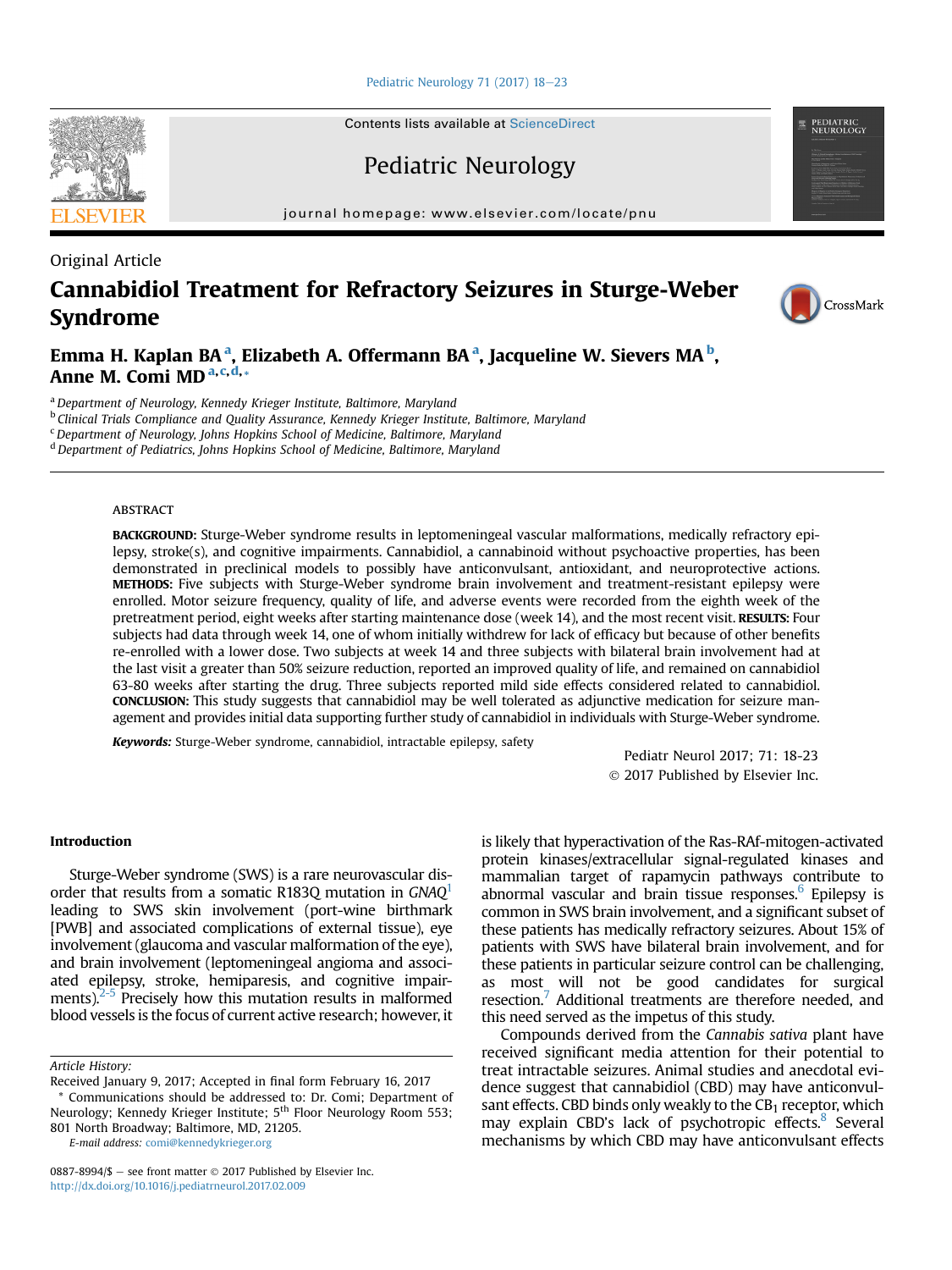have been proposed, $9$  and because CBD is thought to block the mammalian target of rapamycin pathway and to have antioxidant and anti-inflammatory effects, it is of interest as a potential new treatment for SWS. CBD is being studied for stroke and hypoxic-ischemic injury as well. $^{10}$ 

Although CBD has been studied for other pediatric epilepsies, most extensively for Dravet syndrome, Lennox-Gastaut syndrome, tuberous sclerosis, and febrile infection related epilepsy syndrome, SWS differs in that it is a neurovascular disorder; this may be important because CBD can have significant effects upon vascular reactivity.<sup>11,12</sup> Therefore it is important to study the safety of CBD for SWS in particular. We sought to begin to assess the safety and effectiveness of CBD for medically refractory seizures in SWS.

#### Materials and Methods

All participants had at least one clinical visit before consenting to this study, which was part of an expanded access program approved by the Federal Drug Administration for the use of Epidiolex<sup>®</sup> in the treatment of pediatric medically refractory epilepsy. This drug is a highly purified CBD

derived from the cannabis plant and provided by GW Research. Findings reported in this study are specific to GW Research's formulation of CBD and cannot be extrapolated to other CBD products. The study protocol was approved by The Johns Hopkins Institutional Review Board and received an investigational new drug (IND) number from the Federal Drug Administration.

Protocol eligibility for this trial was determined and institutional review board approval obtained before identification or selection of any enrolled subjects, except for the following criteria that were changed to aid slow recruitment: (1) age was increased from 30 to 45 years (enrollment not impacted) and (2) the minimal frequency of seizures was decreased from three seizures per month to one per month for three months before recruitment and during the baseline period (this change impacted subject 5 and subject 3 [initial enrollment]). Other details on eligibility requirements are summarized in Table 1.

Previously enrolled participants who were required to withdraw for treatment failure before completing the study could be re-enrolled targeting a lower dose if they reported a decrease in seizures on the lower dose and other benefits. To be re-enrolled, previous participants had to wait at least four weeks after their final withdrawal visit and meet the remaining eligibility criteria. The ability to re-enroll was added to the protocol to reenroll subject 3 at a lower dose, which she tolerated well and on which she demonstrated decreased seizures and other subjective benefits.

Visits took place at enrollment (week -8), at baseline (week 0), weekly during weeks one to six, and once each at weeks 10, 14, 20, 26, 38, and 48.

#### TABLE 1.

Eligibility and Exclusion Criteria

#### Eligibility Criteria:

Participants with Sturge-Weber syndrome brain involvement as defined on contrast enhanced magnetic resonance imaging (choroid plexus glomus, dilated deep draining vessels, and a leptomeningeal vascular malformation) and the following:

- Male or female, age one month to 45 years
- Documentation of a diagnosis of drug-resistant epilepsy as evidenced by failure to control seizures despite appropriate trial of two or more anticonvulsants at therapeutic doses. Drug-resistant epilepsy for this study is defined as: At least one reported quantifiable (no cluster or innumerable) defined seizure with motor signs per month for at least three months before initial visit and baseline visit
- One to five baseline antiepileptic drugs at stable doses for a minimum of four weeks before enrollment
- Vagus nerve stimulation therapy must be on stable settings for a minimum of three months before enrollment
- If on ketogenic or Atkins diet, must be on stable ratio for a minimum of three months before enrollment
- Previous subjects who failed at any point to meet continuation criteria and withdrew early may be considered for re-enrollment under a new subject ID as long as the above-mentioned inclusion criteria are met. The determination of whether to re-enroll can be made by the principal investigator and sponsor on a case-by-case basis. Re-enrollment can occur no earlier than four weeks after the final, postweaning follow-up visit under the old subject ID

 Written informed consent obtained from the patient or the patient's legal representative must be obtained before beginning treatment Eligibility was determined at both the initial screening and consenting visit and at the baseline visit two months later

Exclusion Criteria:

- Patients with seizures secondary to metabolic, toxic, infectious, or psychogenic disorders, drug abuse, or acute medical illness
- Presence of only nonmotor partial seizures (without limb or facial movements, eye deviation, or head turning)
- Patients who require rescue medication during the baseline phase for more than six days
- Patients with any severe or uncontrolled medical conditions at randomization such as:
	- a. liver disease, such as cirrhosis, decompensated liver disease, and chronic hepatitis (i.e., quantifiable hepatitis B virus DNA and/or positive HbsAg, quantifiable hepatitis C virus RNA)
	- b. uncontrolled diabetes as defined by fasting serum glucose greater than 150 mg/dL
	- c. active (acute or chronic) or uncontrolled severe infections
	- d. patients with an active, bleeding diathesis
- Patients who have had a major surgery or significant traumatic injury within four weeks of study entry, patients who have not recovered from the side effects of any major surgery (defined as requiring general anesthesia), or patients who may require major surgery during the course of the study
- Patients who change the dose of the anticonvulsants during four weeks before screening or during the baseline period
- Prior treatment with any investigational drug within the preceding four weeks before study entry
- Patients with a history of noncompliance to medical regimens or who are considered potentially unreliable or will not be able to complete the entire study. Those in foster care, unable to keep follow-up appointments, maintain close contact with the principal investigator or complete all necessary studies to maintain safety
- Pregnant or nursing (lactating) women, where pregnancy is defined as the state of a female after conception and until the termination of gestation, confirmed by a positive human chorionic gonadotropin laboratory test

Treatment failure: defined as a less than 50% decrease in the average weekly number of motor seizures for at least four weeks, compared with the average weekly number of motor seizures during the eight-week baseline period. Treatment failure was first assessed 14 weeks after starting CBD (or 8 weeks after reaching steady state) and was reassessed at every visit thereafter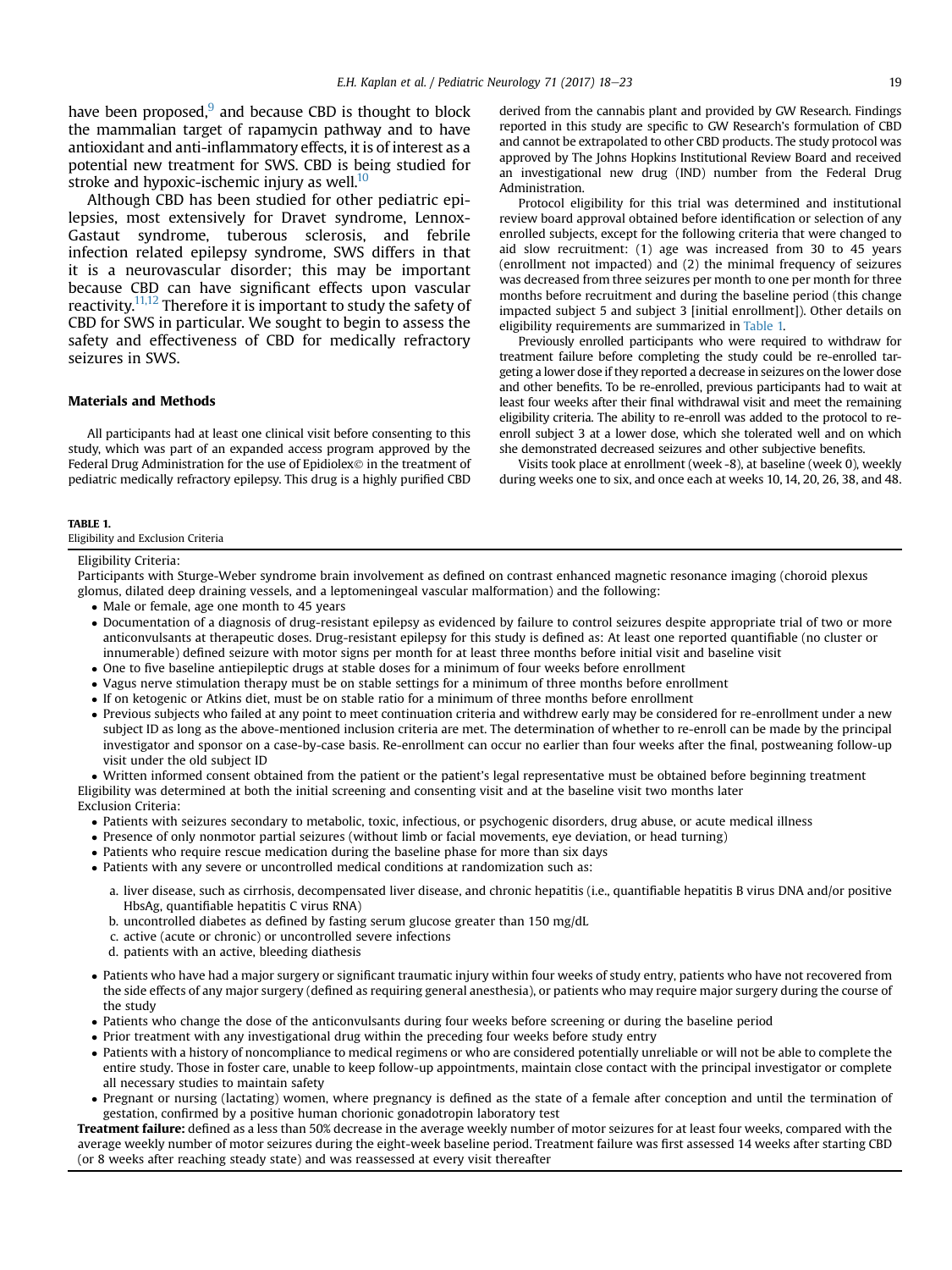TABLE 2.

Subject Demographics

<span id="page-2-0"></span>Data were also collected from vital signs, height and weight, physical examination, and a Sturge-Weber neurological score (neuroscore) completed by the principal investigator as previously described. $^{13}$  $^{13}$  $^{13}$ 

The neuroscore is a Likert scale used to quantify clinical severity of seizure frequency, hemiparesis, presence or absence and severity of visual field cut, and cognitive function. Data were also collected from patient reports of medical history, prior and current anticonvulsant history, current concomitant and rescue medications, adverse events or side effects, and quality of life (QoL). For the QoL, subjects answered the question "Is your/your child's quality of life better or worse or not changed since your last visit?" A Likert scale of  $-3$  to 3 ( $-3$  = "A lot worse,"  $-2 =$  "Moderately worse,"  $-1 =$  "Mildly worse,"  $0 =$  "Not changed,"  $1 =$  "Mildly better,"  $2 =$  "Moderately better," and  $3 =$  "A lot better") was used to evaluate changes in QoL over the course of the study.

Urine pregnancy tests were done for female participants who were approaching or had reached at least Tanner stage 2 (weeks -8, 0, 10, 14, 26, and 38). Blood was collected for concomitant anticonvulsant trough levels (weeks 0, 4, 6, 20, 14, 26, and 38), CBD blood levels (weeks 6 and 10), and complete blood count and chemistries (weeks 0, 4, 10, 14, 26, 38). Photographs of the facial PWB (if present) were taken at weeks 0, 6, 14, and 48 to score birthmark extent and severity.

Each participant began taking CBD (100 mg/mL) at a dose of 2 mg/kg/ day in twice-daily doses. The dose was increased to 5 mg/kg/day at week 1 and by 5 mg/kg/day each subsequent week as tolerated up to a maximum dose of 25 mg/kg/day. Only two subjects were able to reach 25 mg/kg/day dosing because of side effects in the other three, and the maximum tolerated dose was only 20 mg/kg/day as these two had side effects on the highest dose.

All subjects were included in the statistical analyses except as described in the results. Statistics were run in IBM SPSS Statistics Version 23. Means and standard deviations were computed for age, anticonvulsant levels while on CBD, and CBD blood levels and metabolites [\(Table S3\)](#page-7-0). Means were compared for seizure data using Student paired  $t$ tests, and percentage differences were also calculated. The Wilcoxon signed rank test was used to compare differences in the recorded SWS neuroscore and PWB score between visits.

#### Results

#### Demographics

Five patients (Table 2) were recruited (Caucasian, mean age 8 years, 10 months  $\pm$  6 years, 4 months, four female). Two participants dropped out because of lack of efficacy (week 38 and week 9). A third was withdrawn because of a temporary increase in seizures during dose titration but was later re-enrolled. Three subjects remain on the extension phase of the study and have been administered the study drug for greater than one year.

## CBD doses

CBD doses attempted ranged from 5 to 25 mg/kg/day per the protocol titration. However, three subjects could not be titrated to 25 mg/kg/day because of side effects, and neither of the subjects who reached 25 mg/kg/day remained on this dose. Subjects experienced adverse side effects including sleepiness, behavioral issues, or increased seizures (see [Table 3\)](#page-3-0), and the dose of study drug was subsequently decreased. Drug dosage in the subject who initially withdrew because of an increase in seizures and later re-enrolled was increased only to 5 mg/ kg/day because this was a dose that she tolerated well and on which she demonstrated a decrease in her seizures. No changes to either study drug or anticonvulsants were made because of measured levels. These data are noted in [Tables S1 and S2](#page-6-0) of the supporting information section.

| Subject   | Gender<br>Age at<br>Enrollment<br>(yrs.) | Brain Involvement                                                                            | Skin<br>Involvement | Eye<br>Involvement | Concomitant<br>Anticonvulsants<br>at Enrollment                                                | Previously<br>Failed<br>Anticonvulsants                                                                 |
|-----------|------------------------------------------|----------------------------------------------------------------------------------------------|---------------------|--------------------|------------------------------------------------------------------------------------------------|---------------------------------------------------------------------------------------------------------|
| Subject 1 | 6<br>Female                              | Left: small area of frontal parietal<br>involvement, after prior focal surgical<br>resection | None                | None               | Levetiracetam                                                                                  | Topiramate<br>Valproic acid<br>Carbamazepine<br>Phenobarbital<br>Lorazepam<br>Clonazepam<br>Lamotrigine |
| Subject 2 | Female<br>7                              | Bilateral: frontal, parietal, occipital, and<br>temporal lobe involvement                    | Bilateral           | Left               | Levetiracetam <sup>*</sup><br>Valproic acid <sup>†</sup><br>Felbamate <sup>t</sup><br>Clobazam | Phenobarbital<br>Lamotrigine<br>Oxcarbazepine<br>Rufinamide                                             |
| Subject 3 | Female<br>19                             | Bilateral: left hemispheric, right occipital,<br>and right cerebellum involvement            | Bilateral           | <b>Bilateral</b>   | Valproic acid<br>Rufinamide<br>Perampanel<br>Clorazepate                                       | Phenobarbital<br>Phenytoin<br>Lacosamide<br>Topiramate<br>Oxcarbazepine<br>Clobazam<br>Levetiracetam    |
| Subject 4 | 7<br>Male                                | Bilateral: left hemispheric and bilateral<br>brainstem and cerebellum involvement            | <b>Bilateral</b>    | <b>Bilateral</b>   | Valproic acid<br>Topiramate                                                                    | Lacosamide<br>Levetiracetam<br>Oxcarbazepine                                                            |
| Subject 5 | 2<br>Female                              | Right: occipital, parietal, and posterior<br>temporal lobe involvement                       | Right               | Right              | Oxcarbazepine<br>Lacosamide                                                                    | Levetiracetam<br>Phenobarbital                                                                          |

20% increase in dose was made. However, this subject had previously been on much higher doses of levetiracetam (10 mL twice daily) without seizure control. Therefore, her full seizure control for the past year is not likely attributable to the increase to 7 mL twice daily. Discontinued this drug during the study.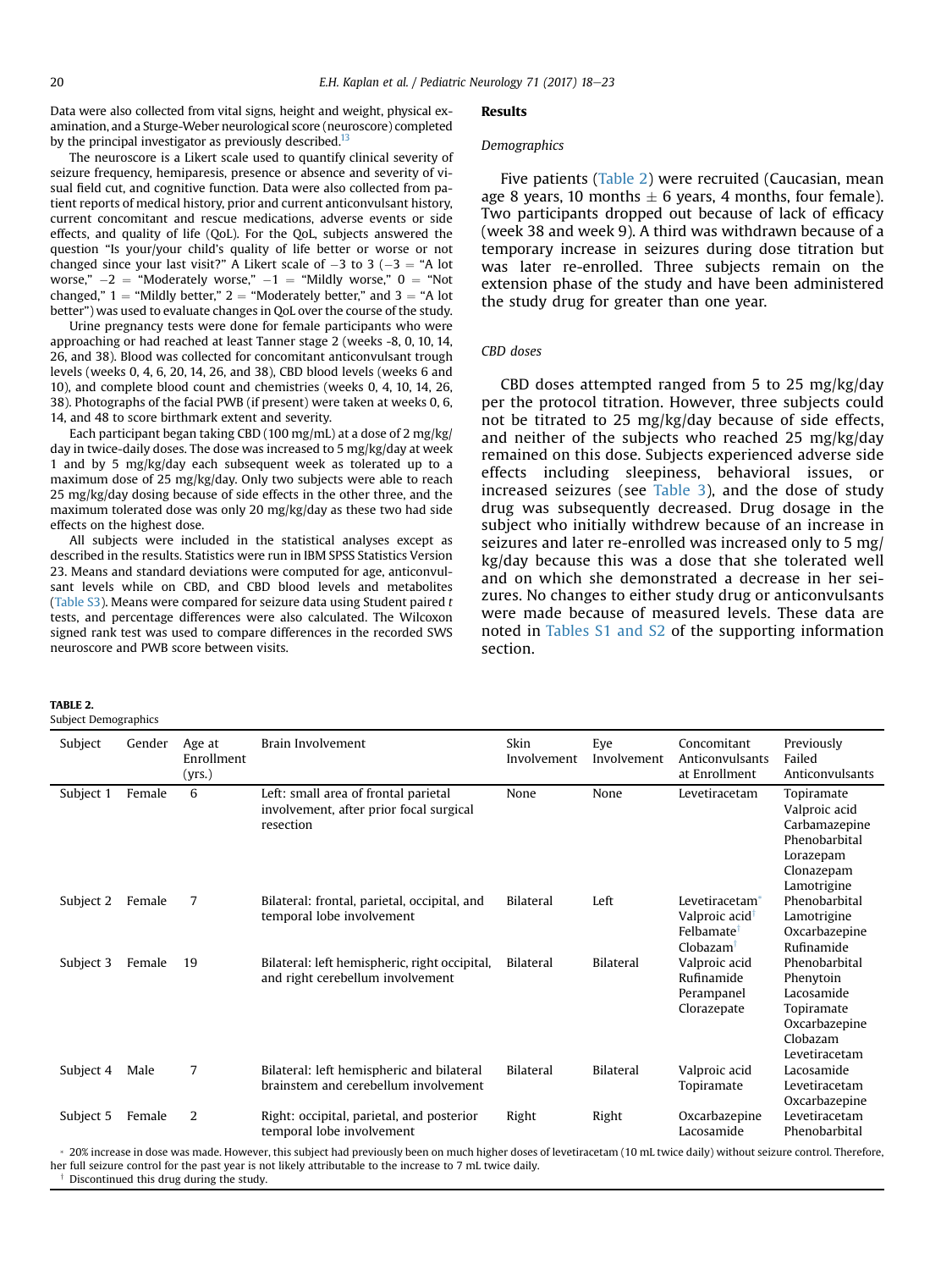<span id="page-3-0"></span>

Related Adverse Symptoms Reported by Subjects

| Possibly Related Events                                                | Subject IDs            | Number of<br>Subjects<br>Experienced |  |  |  |
|------------------------------------------------------------------------|------------------------|--------------------------------------|--|--|--|
| Symptoms:                                                              |                        |                                      |  |  |  |
| Temporary increased                                                    | Subject 1              | 3                                    |  |  |  |
| seizures                                                               | Subject 2              |                                      |  |  |  |
|                                                                        | (indirectly related)   |                                      |  |  |  |
|                                                                        | Subject 3 <sup>*</sup> |                                      |  |  |  |
| Behavioral issues                                                      | Subject 4              | $\mathcal{L}$                        |  |  |  |
|                                                                        | Subject 5              |                                      |  |  |  |
| Increased aspartate                                                    | Subject 2              | 1                                    |  |  |  |
| aminotransferase liver                                                 | (indirectly related)   |                                      |  |  |  |
| function test                                                          |                        |                                      |  |  |  |
| Right eye exotropia and                                                | Subject 5              | 1                                    |  |  |  |
| redness/intermittent                                                   |                        |                                      |  |  |  |
| exotropia without                                                      |                        |                                      |  |  |  |
| redness                                                                |                        |                                      |  |  |  |
| Tiredness                                                              | Subject 1              | 1                                    |  |  |  |
| Experienced during initial enrollment.<br>Considered possibly related. |                        |                                      |  |  |  |

#### Side effects and adverse events

Table 3 shows adverse events reported that were possibly or probably due to CBD (see [Table S2](#page-6-0) for adverse events reported, but unlikely due to CBD). All subjects reported at least one adverse event related to CBD during the study. All events were transient and resolved either spontaneously or after dose changes in concomitant anticonvulsants or CBD.

#### TARI F 4

Seizures for Each Subject

Only one subject had a change in concomitant anticonvulsants (see [Table 2](#page-2-0)).

## Seizures

Seizure frequency was significantly decreased both at the primary outcome time point and at the most recent visit in the four subjects who reached the primary outcome on study drug (paired two-tailed  $t$  test, Table 4). This finding was the same regardless of whether subject 3 was included (based on re-entry data) or excluded (based on initial withdrawal). A fifth subject was withdrawn for adverse events and lack of efficacy before the primary outcome time point (see Table 4) and if included in seizure analysis, significance is lost. No significant differences in rescue medication use were noted between baseline and time on CBD.

## Quality of life

All subjects reported improvements in QoL for most of their time on CBD. All three subjects who have continued on CBD reported their QoL at last visit being "a lot better" since starting CBD.

#### Neuroscores, PWB scores, and other reported findings

Total neuroscores ranged from 6 to 11 (median: 10) for all five subjects at baseline. The four subjects who remained in the study through week 14 had total neuroscores of 10 or 11

| Subject                     | Motor Seizure<br>Types<br>Experienced          | of Seizures<br>per Month<br>at Baseline | Ave. Number Ave. Number % Change in<br>of Seizures<br>per Month<br>at Week 14 | Seizure<br>Frequency<br>at Week 14<br>Compared<br>With Baseline |         | Most Recent Ave. Number<br>Recent Visit<br>on CBD | % Change in Seizure Current Status<br>Visit on CBD of Seizures per Frequency at Most<br>Month at Most Recent Visit on<br>CBD Compared<br>With Baseline |                                               |
|-----------------------------|------------------------------------------------|-----------------------------------------|-------------------------------------------------------------------------------|-----------------------------------------------------------------|---------|---------------------------------------------------|--------------------------------------------------------------------------------------------------------------------------------------------------------|-----------------------------------------------|
| Subject 1                   | Overall                                        | 33.5                                    | 30.0                                                                          | 10% decrease Week 38                                            |         | 29.5                                              | 12% decrease                                                                                                                                           | Removed from                                  |
|                             | Myoclonic                                      | 33.5                                    | 30.0                                                                          | 10% decrease                                                    |         | 29.0                                              | 13% decrease                                                                                                                                           | study for lack                                |
|                             | Simple partial                                 | 0                                       | $\Omega$                                                                      |                                                                 |         | 0.5                                               | Increase                                                                                                                                               | of efficacy                                   |
| Subject 2                   | Overall                                        | 3.0                                     | 0.5                                                                           | 83% decrease Week 82                                            |         | 0                                                 | 100% decrease                                                                                                                                          | Remains on                                    |
|                             | Drop seizures                                  | 2.5                                     | 0                                                                             | 100% decrease                                                   |         | 0                                                 | 100% decrease                                                                                                                                          | study drug                                    |
|                             | Simple partial                                 | 0.5                                     | 0                                                                             | 100% decrease                                                   |         | $\mathbf{0}$                                      | 100% decrease                                                                                                                                          |                                               |
|                             | Complex partial                                | $\Omega$                                | 0.5                                                                           | Increase                                                        |         | $\mathbf{0}$                                      |                                                                                                                                                        |                                               |
| Subject 3                   | Overall                                        | 1.5                                     | 0                                                                             | Decrease                                                        | Week 5  | 4.0                                               | 133% increase                                                                                                                                          |                                               |
| Initial                     | Simple partial                                 | 0                                       | 0                                                                             |                                                                 |         | 1.0                                               | Increase                                                                                                                                               |                                               |
|                             | Complex partial                                | 1.5                                     | 0                                                                             | Decrease                                                        |         | 3.0                                               | 100% increase                                                                                                                                          |                                               |
| Subject 3                   | Overall                                        | 3.0                                     | 2.0                                                                           | 33% decrease Week 57                                            |         | 1.0                                               | 83% decrease                                                                                                                                           | Remains on                                    |
| Re-enrolled                 | Secondarily<br>generalized                     | 0.5                                     | 0                                                                             | 100% decrease                                                   |         | 0                                                 | 100% decrease                                                                                                                                          | study drug                                    |
|                             | Simple partial                                 | 0                                       | 2.0                                                                           | Increase                                                        |         | 0.5                                               | Increase                                                                                                                                               |                                               |
|                             | Complex partial                                | 2.5                                     | 0                                                                             | 100% decrease                                                   |         | 0.5                                               | 100% decrease                                                                                                                                          |                                               |
| Subject 4                   | Overall                                        | 5.0                                     | 0.5                                                                           | 90% decrease                                                    | Week 60 | 2.0                                               | 64% decrease                                                                                                                                           | Remains on                                    |
|                             | Simple partial                                 | 1.0                                     | 0                                                                             | 100% decrease                                                   |         | 0                                                 | 100% decrease                                                                                                                                          | study drug                                    |
|                             | Complex partial                                | 4.0                                     | 0.5                                                                           | 88% decrease                                                    |         | 2.0                                               | 50% decrease                                                                                                                                           |                                               |
| Subject 5<br>Abbrovistions: | Complex partial<br>(no other seizure<br>types) | 1.0                                     | <b>Not</b><br>available                                                       | Not available                                                   | Week 6  | 2.0                                               | 100% increase                                                                                                                                          | Removed from<br>study for lack<br>of efficacy |

Abbreviations:

Ave.  $=$  Average

 $CBD = Cannabidiol$ 

All values represent seizures within the 56 days before the listed visit.

Bold values indicate change in seizure frequency for subjects that completed through week 14.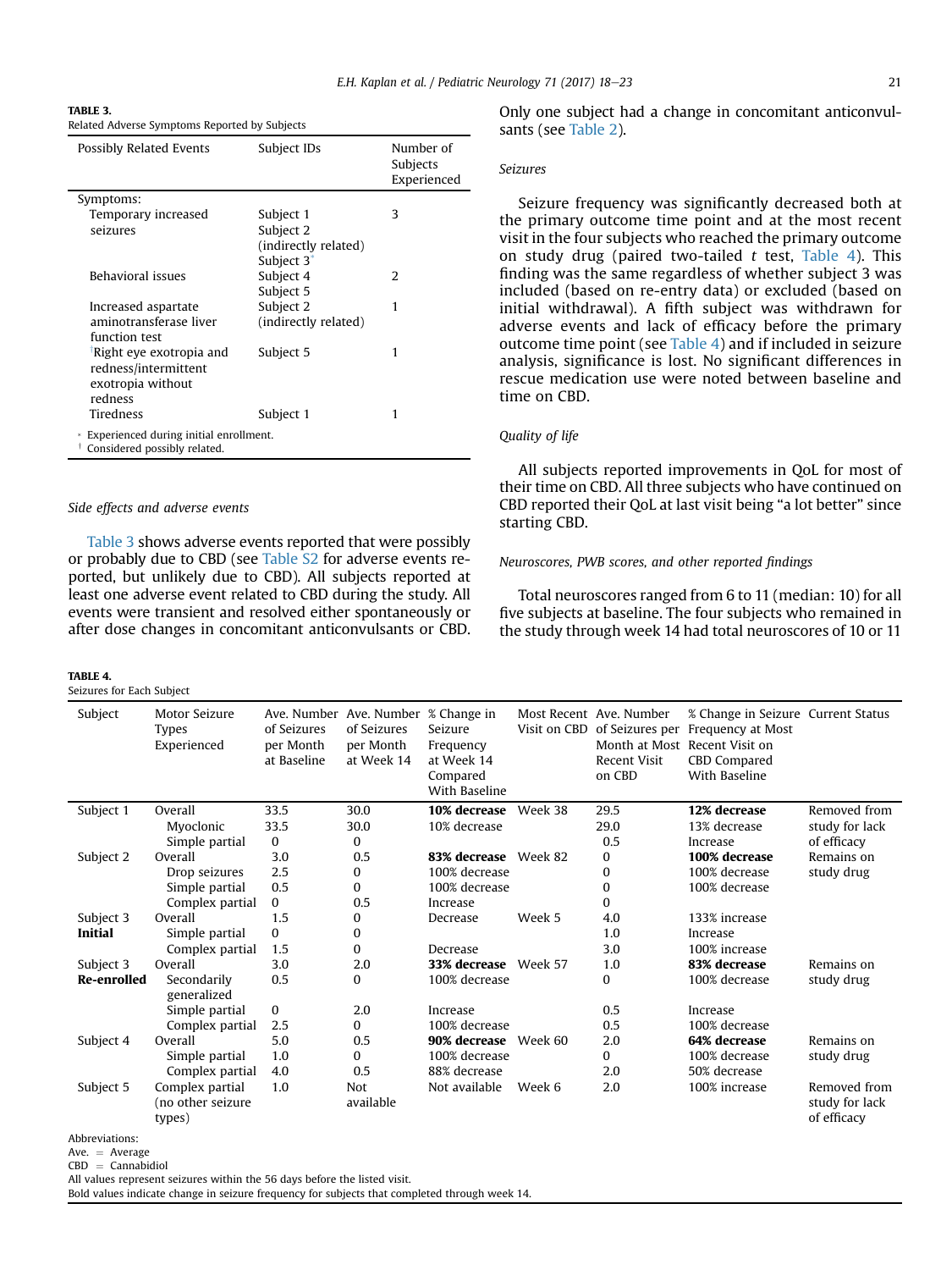<span id="page-4-0"></span>at baseline. The Wilcoxon Signed Ranks test did not show statistical differences in the total neuroscore or subscores between baseline and week six, week 14, or the most recent visit on CBD. Parent report did not indicate changes to extent or severity of the birthmark, and scores were not significantly different between visits on the Wilcoxon Signed Ranks test. The following subjective improvements were reported: improvements in fine motor, gross motor, speech, and cognitive ability; improvements in weight gain, strength or balance, mobility, level of alertness, vocalization or communication, and mood and behavior; increased confidence and independence.

## Discussion

The three subjects who responded best to CBD all had bilateral brain involvement, were given two or more anticonvulsants and low-dose aspirin at entry, and had significant cognitive, neurological, behavioral, or mood issues. They had all previously failed between two and seven other seizure medications. Other subjects failed to respond, however, and this pattern seems similar to the response noted in other disorders such as Dravet syn-drome and Lennox-Gastaut syndrome.<sup>[9](#page-5-0)</sup> The study is now in the extension phase, and the last follow-up for all current subjects has occurred after well past a year on CBD, suggesting that seizure control can be sustained in these participants.

At their most recent visit, the same three subjects reported QoL with subjective physical improvements, such as fine motor ability, and all reported some subjective cognitive benefit. Hemiparesis severity is often related to seizure severity in SWS. CBD and other cannabinoids are currently being studied for their effects on mood and cognition and for potential benefit in movement disorders. $^{14,15}$  $^{14,15}$  $^{14,15}$  Future studies should use quantitative measures such as neuropsychological testing and normed questionnaires to analyze cognition and behavior or a Purdue Pegboard test to measure motor changes.

Adverse events considered related to CBD were temporary and included behavioral issues, tiredness, temporary increase in seizures, and increased aspartate aminotransferase liver function test. The behavioral issues experienced by one subject at the highest dose (25 mg/kg/ day) resolved upon decreasing the dose. Devinsky et al. $9$ reported behavioral disturbance in five subjects (3.1%). Somnolence, fatigue, and lethargy were among the most commonly reported events by Devinsky et al., and related symptoms were transiently reported in four of five of the subjects with SWS in this study, although in only one case was the symptom considered related to CBD. In the other cases, these symptoms were related to other issues such as viral illness and were shared with family members. All subjects were taking low-dose aspirin at baseline and throughout the trial, and no issues were noted with increased bruising, nosebleeds, or gum bleeds. In addition, no strokes occurred.

One subject experienced a transient mild elevation of aspartate aminotransferase which returned to normal after discontinuation of valproic acid. The two other subjects who took concomitant valproic acid did not experience elevations of transaminase levels. Devinsky et al.<sup>[9](#page-5-0)</sup> found

that all subjects receiving CBD who experienced elevations in transaminase levels were taking concomitant valproic acid. This finding suggests an association, but the mechanism of this presumed interaction is unclear.

Epilepsy trials can be challenging in SWS because the syndrome is rare, and these patients often do not have large numbers of daily seizures. The three subjects who appear to have responded to CBD had initial seizure frequencies in the middle range of seizure frequency studied; the subject with the highest and the subject with the lowest initial seizure frequency did not respond. Although individuals with SWS often have fluctuating symptoms, the sustained improvement in the three subjects who responded was unexpected given the severity and refractory nature of their symptoms.

This study was limited by small sample size, a frequent limitation in work with rare diseases; it was difficult to recruit subjects who met the entry criteria for this study. In addition, the open-label (no placebo) design may have led to bias in parental and subject reporting of QoL and other subjective improvements. A larger number of subjects are needed to examine possible drug interactions. To enroll more subjects and include a placebo-controlled group, future studies of CBD in SWS will need to be multicentered.

In conclusion, more work is needed; however, the current understanding suggests CBD may be beneficial for the treatment of seizures and other symptoms in SWS. This study indicates that CBD may be safe to use in patients with SWS and warrants further study. These data highlight primary and secondary outcomes that can be targeted for further study and lay the foundation for future clinical trials.

## References

- 1. [Shirley MD, Tang H, Gallione CJ, et al. Sturge-Weber syndrome and](http://refhub.elsevier.com/S0887-8994(17)30053-X/sref1) [port wine stains caused by somatic mutation in GNAQ.](http://refhub.elsevier.com/S0887-8994(17)30053-X/sref1) N Engl J Med. [2013;368:1971-1979](http://refhub.elsevier.com/S0887-8994(17)30053-X/sref1).
- 2. [Comi AM. Presentation, diagnosis, pathophysiology, and treatment](http://refhub.elsevier.com/S0887-8994(17)30053-X/sref2) [of the neurological features of Sturge-Weber syndrome.](http://refhub.elsevier.com/S0887-8994(17)30053-X/sref2) Neurologist. [2011;17:179-184](http://refhub.elsevier.com/S0887-8994(17)30053-X/sref2).
- 3. [Comi AM. Current therapeutic options in Sturge-Weber syndrome.](http://refhub.elsevier.com/S0887-8994(17)30053-X/sref3) [Semin Pediatr Neurol](http://refhub.elsevier.com/S0887-8994(17)30053-X/sref3). 2015;22:295-301.
- 4. [Eivazi B, Roessler M, Pfützner W, et al. Port-wine stains are more](http://refhub.elsevier.com/S0887-8994(17)30053-X/sref4) [than skin-deep! Expanding the spectrum of extracutaneous mani](http://refhub.elsevier.com/S0887-8994(17)30053-X/sref4)festations of nevi fl[ammei of the head and neck.](http://refhub.elsevier.com/S0887-8994(17)30053-X/sref4) Eur J Dermatol. [2012;22:246-251](http://refhub.elsevier.com/S0887-8994(17)30053-X/sref4).
- 5. [Sullivan TJ, Clarke MP, Morin JD. The ocular manifestations of the](http://refhub.elsevier.com/S0887-8994(17)30053-X/sref5) Sturge-Weber syndrome. [J Pediatr Ophthalmol Strabismus](http://refhub.elsevier.com/S0887-8994(17)30053-X/sref5). 1992;29: [349-356](http://refhub.elsevier.com/S0887-8994(17)30053-X/sref5).
- 6. [Comati A, Beck H, Halliday W, et al. Upregulation of hypoxia](http://refhub.elsevier.com/S0887-8994(17)30053-X/sref6)[inducible factor \(HIF\)-1alpha and HIF-2alpha in leptomeningeal](http://refhub.elsevier.com/S0887-8994(17)30053-X/sref6) [vascular malformations of Sturge-Weber syndrome.](http://refhub.elsevier.com/S0887-8994(17)30053-X/sref6) J Neuropathol Exp Neurol[. 2007;66:86-97.](http://refhub.elsevier.com/S0887-8994(17)30053-X/sref6)

The authors thank Andi Weiss for her assistance as study pharmacist and Dr. William Clarke, PhD, MBA, DABCC for laboratory work run at the Johns Hopkins Pathology Lab.

Funding: Financial funding for this study was provided by the Faneca 66 Foundation and Celebrate Hope Foundation. These funding sources had no involvement in study design, data management, or the manuscript. Material support in the form of study drug was provided by GW Research. GW Research also provided administrative assistance, as well as measurement and analysis of levels of CBD and its metabolites. GW Research medical, legal, and regulatory team completed a review of the manuscript for intellectual property and accuracy of product description. All comments around clarity of writing and style were suggestions only and offered as a professional courtesy.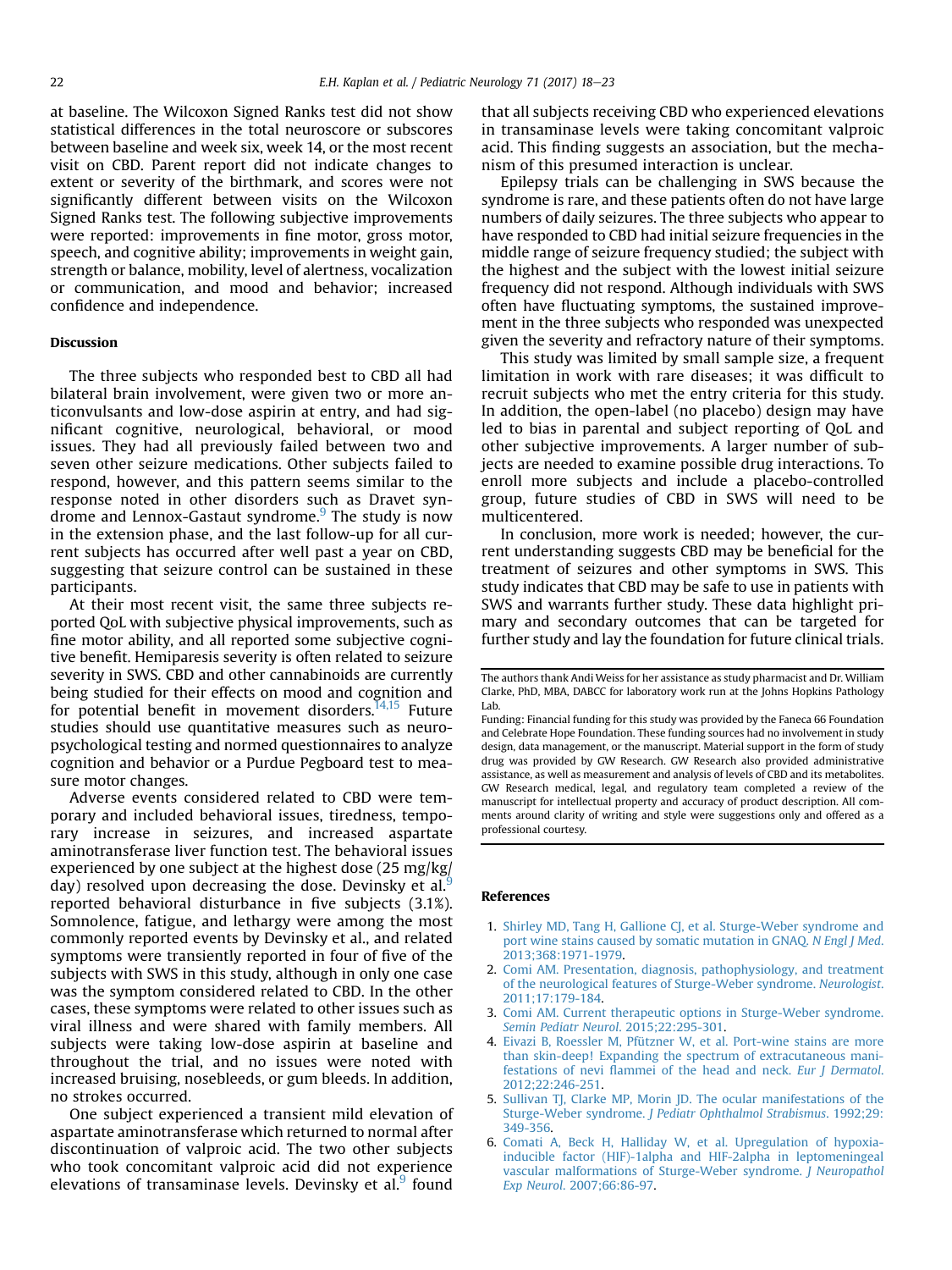- <span id="page-5-0"></span>7. [Alkonyi B, Chugani HT, Karia S, Behen ME, Juhász C. Clinical out](http://refhub.elsevier.com/S0887-8994(17)30053-X/sref7)[comes in bilateral Sturge-Weber syndrome.](http://refhub.elsevier.com/S0887-8994(17)30053-X/sref7) Pediatr Neurol. 2011;44: [443-449.](http://refhub.elsevier.com/S0887-8994(17)30053-X/sref7)
- 8. [Leo A, Russo E, Elia M. Cannabidiol and epilepsy: Rationale and](http://refhub.elsevier.com/S0887-8994(17)30053-X/sref8) [therapeutic potential.](http://refhub.elsevier.com/S0887-8994(17)30053-X/sref8) Pharmacol Res. 2016;107:85-92.
- 9. [Devinsky O, Marsh E, Friedman D, et al. Cannabidiol in patients with](http://refhub.elsevier.com/S0887-8994(17)30053-X/sref9) [treatment-resistant epilepsy: an open-label interventional trial.](http://refhub.elsevier.com/S0887-8994(17)30053-X/sref9) Lancet Neurol[. 2016;15:270-278](http://refhub.elsevier.com/S0887-8994(17)30053-X/sref9).
- 10. [England TJ, Hind WH, Rasid NA, O](http://refhub.elsevier.com/S0887-8994(17)30053-X/sref10)'Sullivan SE. Cannabinoids in [experimental stroke: a systematic review and meta-analysis.](http://refhub.elsevier.com/S0887-8994(17)30053-X/sref10) J Cereb Blood Flow Metab[. 2015;35:348-358.](http://refhub.elsevier.com/S0887-8994(17)30053-X/sref10)
- 11. [Stanley CP, Hind WH, Tufarelli C, O](http://refhub.elsevier.com/S0887-8994(17)30053-X/sref11)'Sullivan SE. Cannabidiol causes [endothelium-dependent vasorelaxation of human mesenteric ar](http://refhub.elsevier.com/S0887-8994(17)30053-X/sref11)[teries via CB1 activation.](http://refhub.elsevier.com/S0887-8994(17)30053-X/sref11) Cardiovasc Res. 2015;107:568-578.
- 12. O'[Sullivan SE, Sun Y, Bennett AJ, Randall MD, Kendall DA. Time](http://refhub.elsevier.com/S0887-8994(17)30053-X/sref12)[dependent vascular actions of cannabidiol in the rat aorta.](http://refhub.elsevier.com/S0887-8994(17)30053-X/sref12) Eur J Pharmacol[. 2009;612:61-68.](http://refhub.elsevier.com/S0887-8994(17)30053-X/sref12)
- 13. Kelley TM, Hatfi[eld LA, Lin DD, et al. Quantitative analysis of ce](http://refhub.elsevier.com/S0887-8994(17)30053-X/sref13)[rebral cortical atrophy and correlation with clinical severity in](http://refhub.elsevier.com/S0887-8994(17)30053-X/sref13) [unilateral Sturge-Weber syndrome.](http://refhub.elsevier.com/S0887-8994(17)30053-X/sref13) J Child Neurol. 2005;20: [867-870](http://refhub.elsevier.com/S0887-8994(17)30053-X/sref13).
- 14. [Bhattacharyya S, Atakan Z, Martin-Santos R, et al. Neural mecha](http://refhub.elsevier.com/S0887-8994(17)30053-X/sref14)[nisms for the cannabinoid modulation of cognition and affect in](http://refhub.elsevier.com/S0887-8994(17)30053-X/sref14) [man: a critical review of neuroimaging studies.](http://refhub.elsevier.com/S0887-8994(17)30053-X/sref14) Curr Pharm Des. [2012;18:5045-5054.](http://refhub.elsevier.com/S0887-8994(17)30053-X/sref14)
- 15. [Kluger B, Triolo P, Jones W, et al. The therapeutic potential of](http://refhub.elsevier.com/S0887-8994(17)30053-X/sref15) [cannabinoids for movement disorders.](http://refhub.elsevier.com/S0887-8994(17)30053-X/sref15) Mov Disord. 2015;30: [313-327](http://refhub.elsevier.com/S0887-8994(17)30053-X/sref15).

The most splendid achievement of all is the constant striving to surpass yourself and to be worthy of your own approval.

Denis Waitley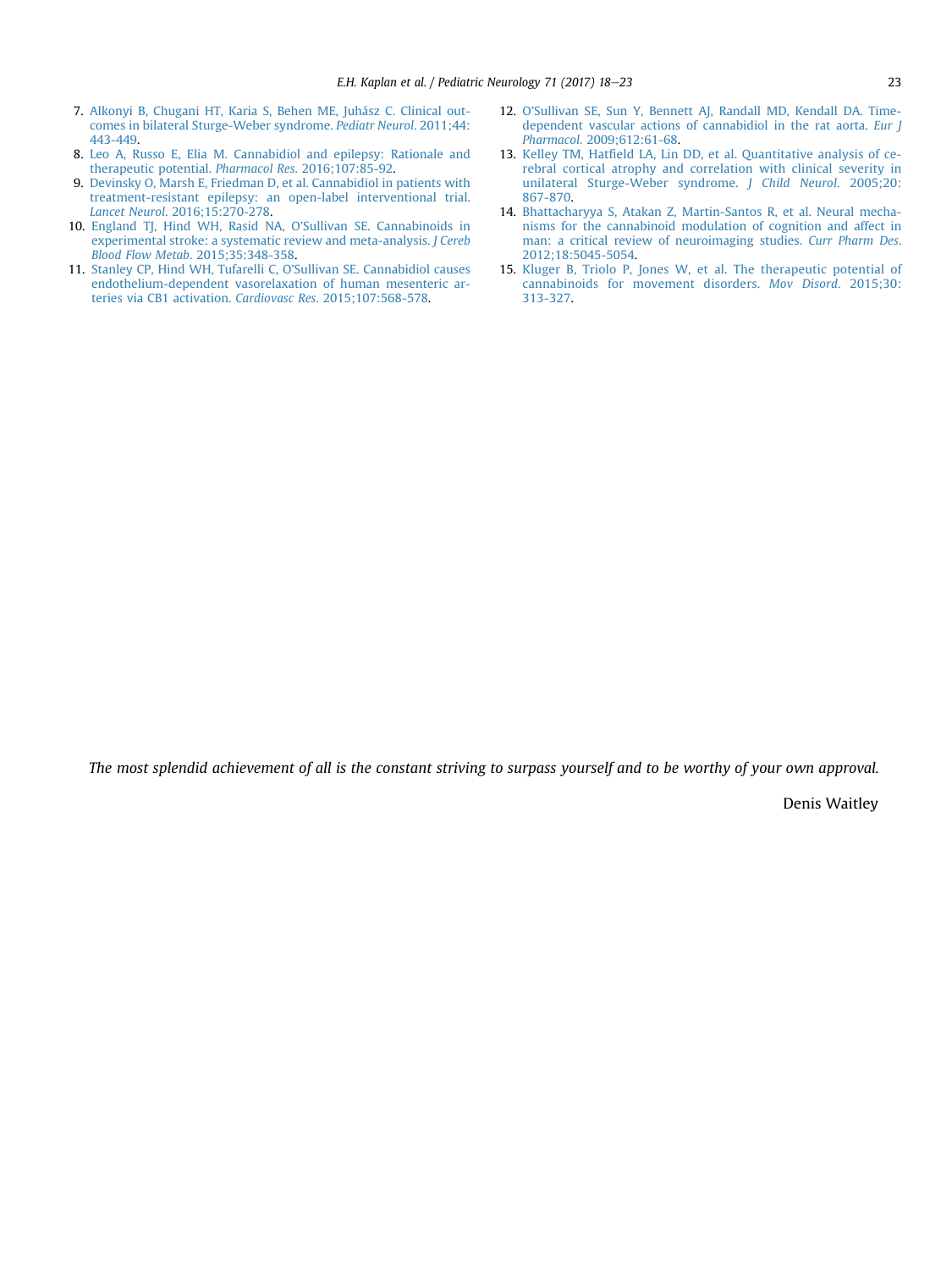## <span id="page-6-0"></span>Appendix

#### TABLE S1.

Anticonvulsant Level Measurements at Baseline and Mean Measurements on Cannabidiol (CBD)

| Anticonvulsant                          | Pre-CBD<br>Level | Mean<br>$On-CBD$<br>Level | S.D. of<br>Mean<br>On-CBD<br>Level |
|-----------------------------------------|------------------|---------------------------|------------------------------------|
| $N = 3$                                 |                  |                           |                                    |
| Valproic acid (mg/L)                    |                  |                           |                                    |
| Subject 2                               | 122              | 115                       | 23                                 |
| Subject 3                               | 56               | 59                        | 14                                 |
| Subject 4                               | 27               | 44                        | 23                                 |
| $N = 2$                                 |                  |                           |                                    |
| Levetiracetam (µg/mL)                   |                  |                           |                                    |
| Subject 1                               | 12.6             | 9.7                       | 2.3                                |
| Subject 2                               | 31.5             | 44.0                      | 29.9                               |
| $N = 1$                                 |                  |                           |                                    |
| Clobazam—Subject 2 $(ng/mL)$            | 150              | 194                       | 44                                 |
| Clorazepate—Subject $3$ (ng/mL)         | 54               | 128                       | 51                                 |
| Felbamate-Subject 2 (µg/mL)             | 47               | 42                        | 19                                 |
| Lacosamide—Subject 5 $\mu$ g/mL)        | 4                | 3                         | 0.5                                |
| Oxcarbazepine-Subject $5 \, (\mu g/mL)$ | 21               | 20.65                     | 1.3                                |
| Perampanel—Subject 3 (ng/mL)            | 1000             | 928                       | 58                                 |
| Rufinamide-Subject $3 \text{ (µg/mL)}$  | 6.4              | 4.12                      | 1.0                                |
| Topiramate—Subject 4 (µg/mL)            | 1.4              | 5.16                      | 2.5                                |
| Subject 3 re-enrollment data only.      |                  |                           |                                    |

TABLE S2.

| Unrelated Adverse Diagnoses and Symptoms Reported by Subjects |  |  |  |
|---------------------------------------------------------------|--|--|--|
|                                                               |  |  |  |

| <b>Unrelated Events</b>               | Number of Subjects<br>Experienced |
|---------------------------------------|-----------------------------------|
| Diagnoses:                            |                                   |
| Pneumonia (with hospitalization)      | 1                                 |
| Upper respiratory infection           | $\overline{\mathbf{4}}$           |
| Otitis media                          | 2                                 |
| Flare-ups of seasonal,                | $\overline{a}$                    |
| environmental allergies               |                                   |
| Flu                                   | 1                                 |
| Strep throat                          | 1                                 |
| Symptoms:                             |                                   |
| Cough                                 | 3                                 |
| Sleep problems                        | 3                                 |
| Sleep difficulties                    | $\mathbf{1}$                      |
| <b>Tiredness</b>                      | 2                                 |
| Allergy symptoms                      | $\overline{2}$                    |
| Sneezing, runny nose, watery eyes,    | 1                                 |
| redness under eyes                    |                                   |
| Sore throat, nasal congestion         | 1                                 |
| Behavioral issues                     | 3                                 |
| Imitating stereotypy in others        | 1                                 |
| General                               | 1                                 |
| Brief pseudoseizure                   | $\mathbf{1}$                      |
| Decreased oral intake                 | $\overline{2}$                    |
| Eye problems                          | $\overline{2}$                    |
| Spasmus nutans                        | 1                                 |
| Pain                                  | 1                                 |
| Fever                                 | $\overline{2}$                    |
| Headache/migraine                     | $\overline{2}$                    |
| Vomiting                              | $\overline{2}$                    |
| Bed-wetting                           | 1                                 |
| Carsickness                           | 1                                 |
| Diarrhea                              | 1                                 |
| Gastroparesis after placement         | 1                                 |
| of gastrostomy tube                   |                                   |
| Low hemoglobin/iron deficiency anemia | 1                                 |
| Menstrual cramps                      | 1                                 |
| Rash, swelling, limb pain, hives      | 1                                 |